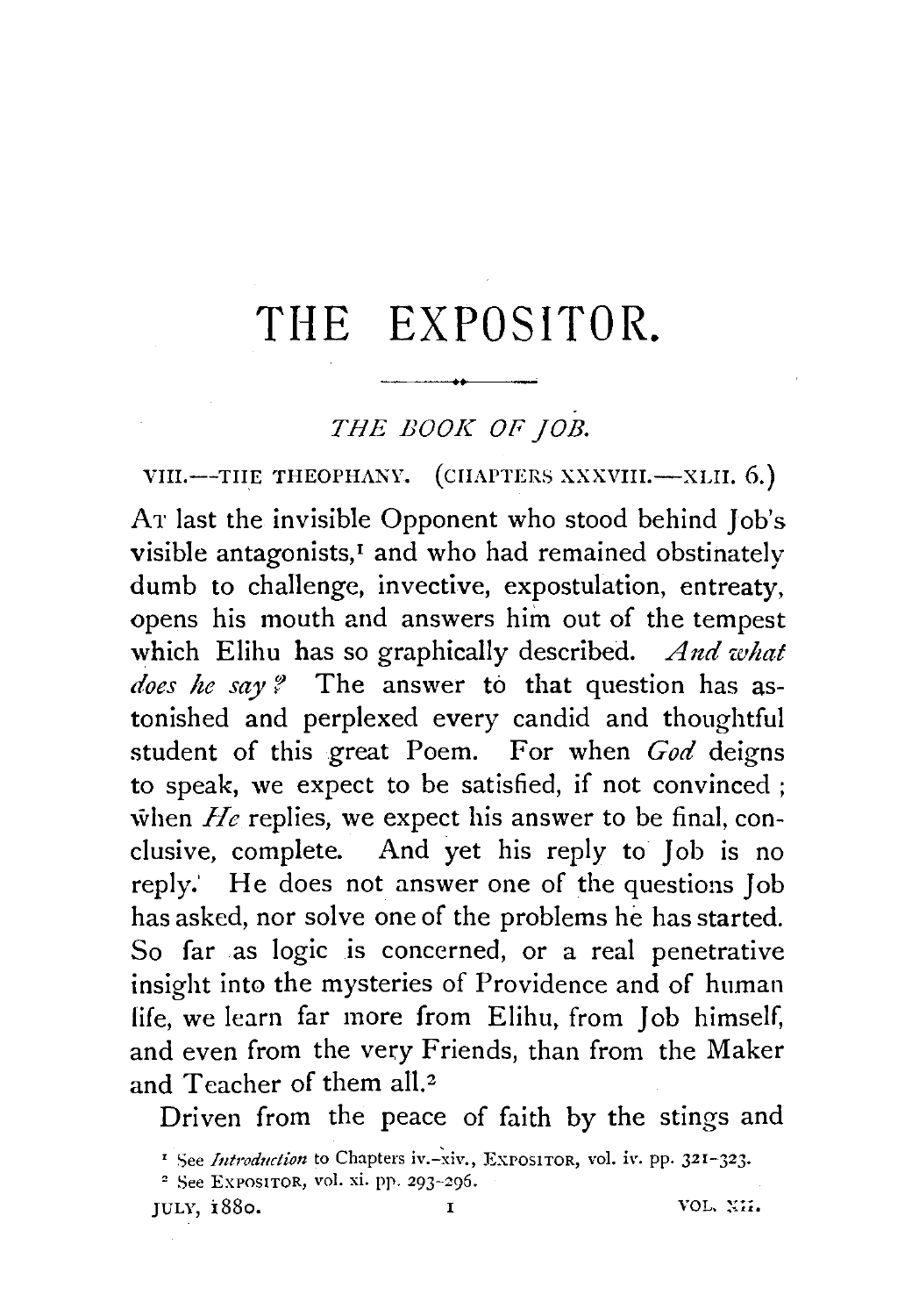scourges of calamity, Job passes through all the agonies of doubt and fear, of wounded trust and love. In his agony he gives the most varied and impressive expression to the fluctuating passions of a heart torn from its rest, to the questions which we all ask in our turn but cannot answer, to the great moral problems which we all start but cannot solve, when we are brought face to face with the mysteries which at once darken and ennoble our lives. His friends give him no help, but simply aggravate the burden of his grief by "darkening counsel with words devoid of wisdom." Even Elihu has only a little help to give, although to him it is a most wonderful and healing thought that the afflictions of men are not necessarily punitive, but may be disciplinary and remedial. Yet even he has no adequate reply to the deep and awful problems in which the spirit of Job is entangled, and against which it beats and bruises itself in vain. *He* is not the Light, but has only come to bear witness to the Light; 1 *he* cannot justify the ways of God with men: he can only prepare the way for the Lord who, Himself, is coming to end and crown the argument.

As Elihu's eloquent Discourse draws to a close, our hearts grow full of expectation and hope. The mighty tempest in which Jehovah shrouds Himself sweeps up through the darkened heaven ; it draws nearer and nearer; we are blinded by the "flash which He flings to the ends of the earth :" our hearts " throb and leap out of their place,"<sup>2</sup> and we say, " God is about to speak,

<sup>&</sup>lt;sup>1</sup> More than one of the best Commentators suggest this relation of Elihu to Jehovah, and hold that he was but the *Baptist* to that great Redeemer, the Messenger sent before to announce his advent and to prepare his way.

<sup>•</sup> Chapter xxxvii. Verses 1-5.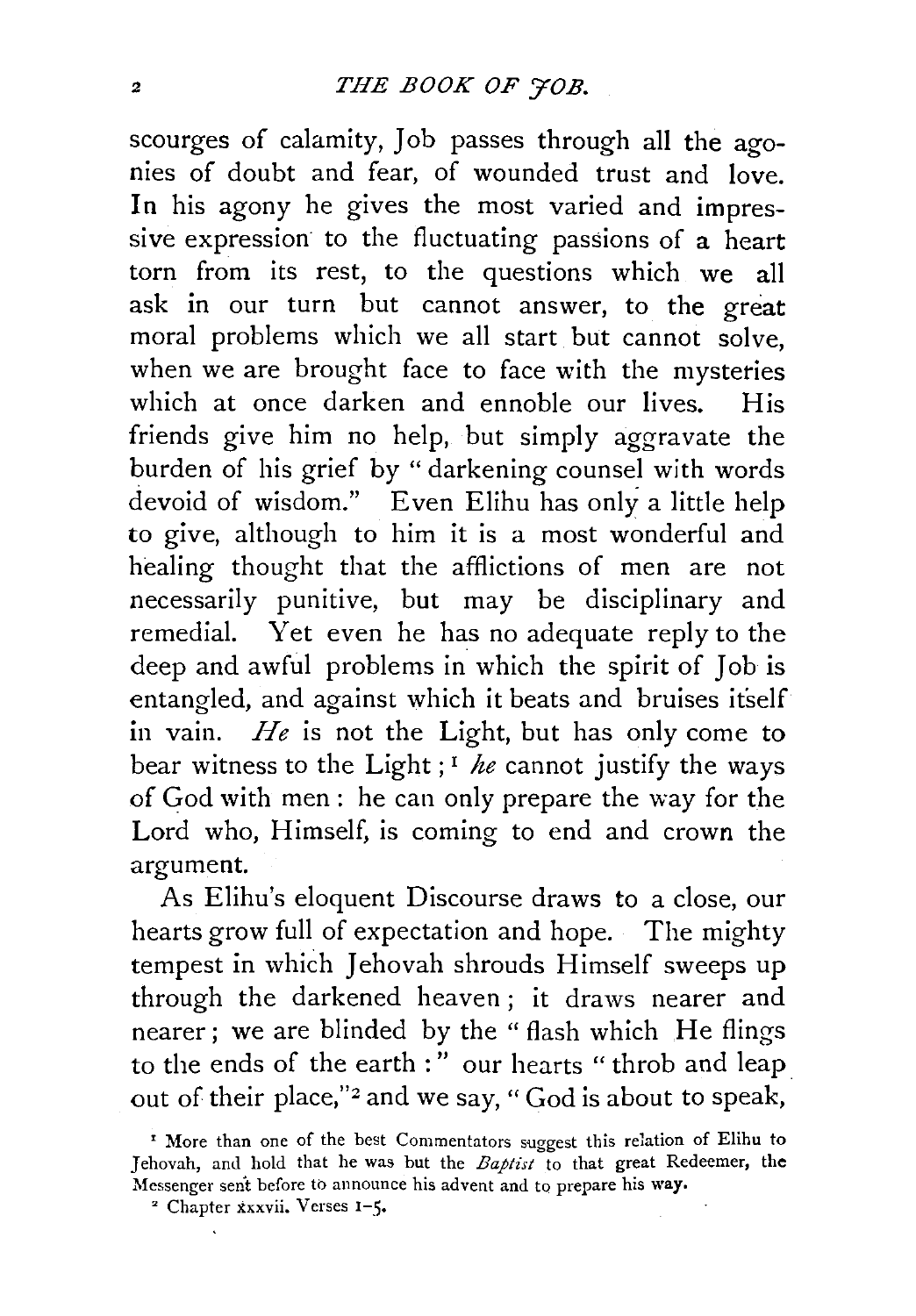and there will be light." But God speaks, and, lo, there is no light. He does not so much as touch the intellectual problems over which we have been brooding so long, much less, as we hoped, sweep them beyond the farthest horizon of our thoughts. He simply overwhelms us with his Majesty. He causes his "glory" to pass before us, and though, after he has seen this great sight, Job's face shines with a reflected lustre which has to be veiled from us under the mere forms of a recovered and augmented prosperity, we are none the brighter for it. He claims to have all power in heaven and in earth, to be Lord of all the wonders of the day and of the night, of tempest and of calm. He simply asserts what no one has denied, that all the processes of Nature and all the changes of Providence .are his handiwork; that it is He who calleth forth the :-stars and determines their influence on the earth, He who sendeth rain and fruitful seasons, He who provides food for bird and beast, arms them with strength, -clothes them with beauty, and qu'ickens in them the manifold wise instincts by which they are preserved and multiplied. He does not utter a single word to relieve the mysteries of his rule, to explain why the :good suffer and the wicked flourish; why He permits -our hearts to be so often and so cruelly torn by agonies ·of bereavement, of misgiving, of doubt. When the majestic Voice ceases we are no nearer than before to a solution of the haunting problems of life. We can only wonder that Job should sink in utter love and ·self-abasement before Him ; we can only ask, in accents -of unfeigned surprise-and it is well with us if some tone of contempt do not blend with our surprise : *-4, What* is there in all this to shed calm, and order, and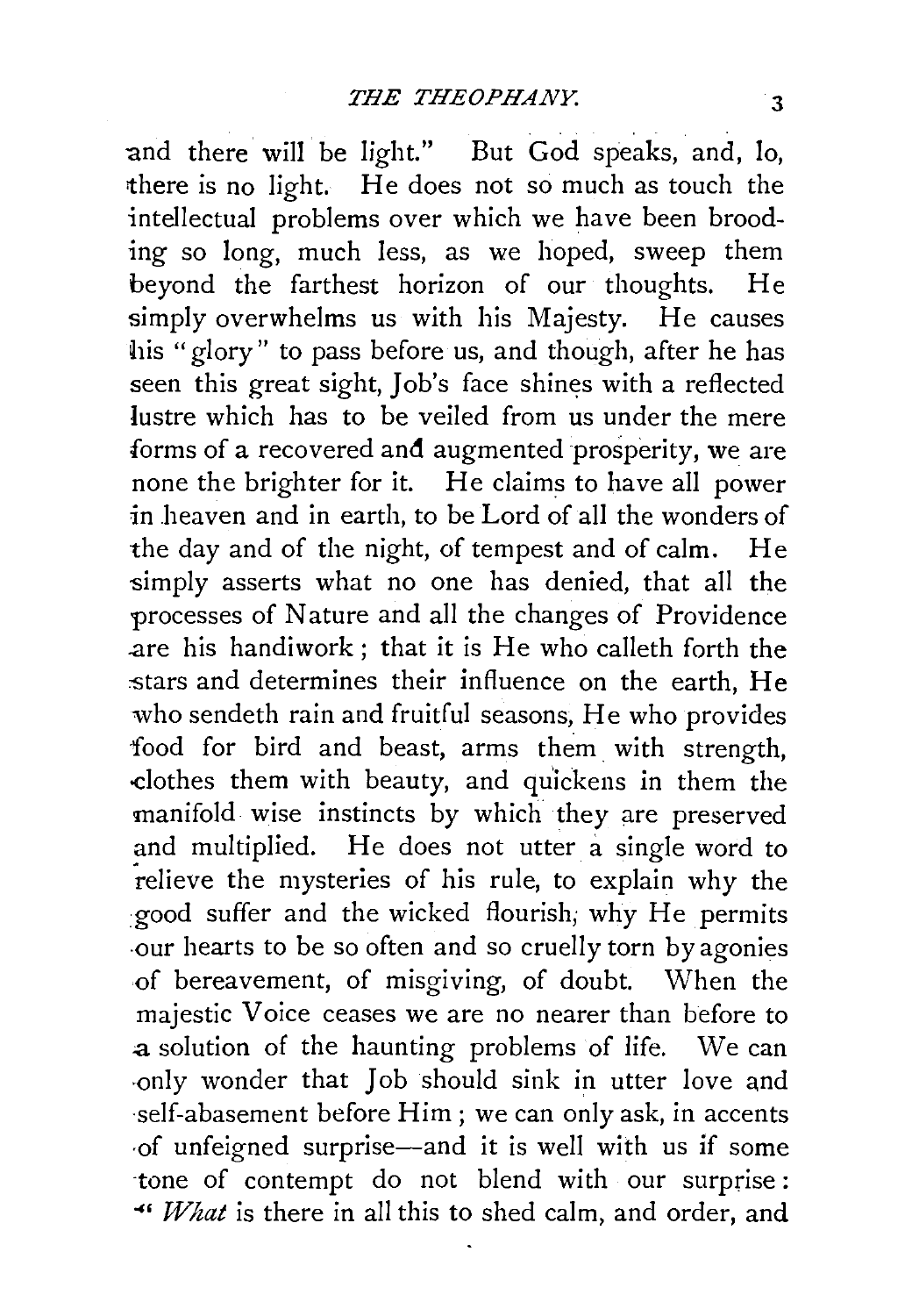an invincible faith into his perturbed and doubtingspirit?" We say: "This pathetic Poem is a logical failure after all; it does not carry its theme to any satisfactory conclusion, nor to *any* conclusion : it suggests doubts to which it furnishes no reply, problems. which it does not even attempt to solve : charmed with its beauty we may be, but we are none the wiser forour patient study of its argument."

Now that would be a sorry conclusion of our labour; And before we resign ourselves to it, let us at least. ask: $-$ 

I. Is it so certain as we sometimes assume it to be that this Poem was *intended* to explain the mystery of human life? Is it even certain that a logical explanation of that mystery is either *possible* or *desirable* to. creatures such as we are in such a world as this ?

It is surely a significant fact that *all* the books which handle the theme of "Job," even now that the true Light has come into the world, are equally unsatisfactory and disappointing to the logical intellect. From· the Confessions of St. Augustine down to Dr. Newman's. *History of My Religious Opinions*, there have been hundreds of books which have professed to give the history of an inquisitive human spirit, sounding its. dim and perilous way across dark seas of Doubt to the clear rest and haven of Faith; but read which of these books we may, we observe in it two singular pheno- mena. First, so long as the author sets forth the doubts and perplexities by which he has been exercised, we find his words instinct with life, and passion, and power: they commend themselves to our understanding and excite our sympathy; we feel that he is. happily expressing thoughts and emotions which have: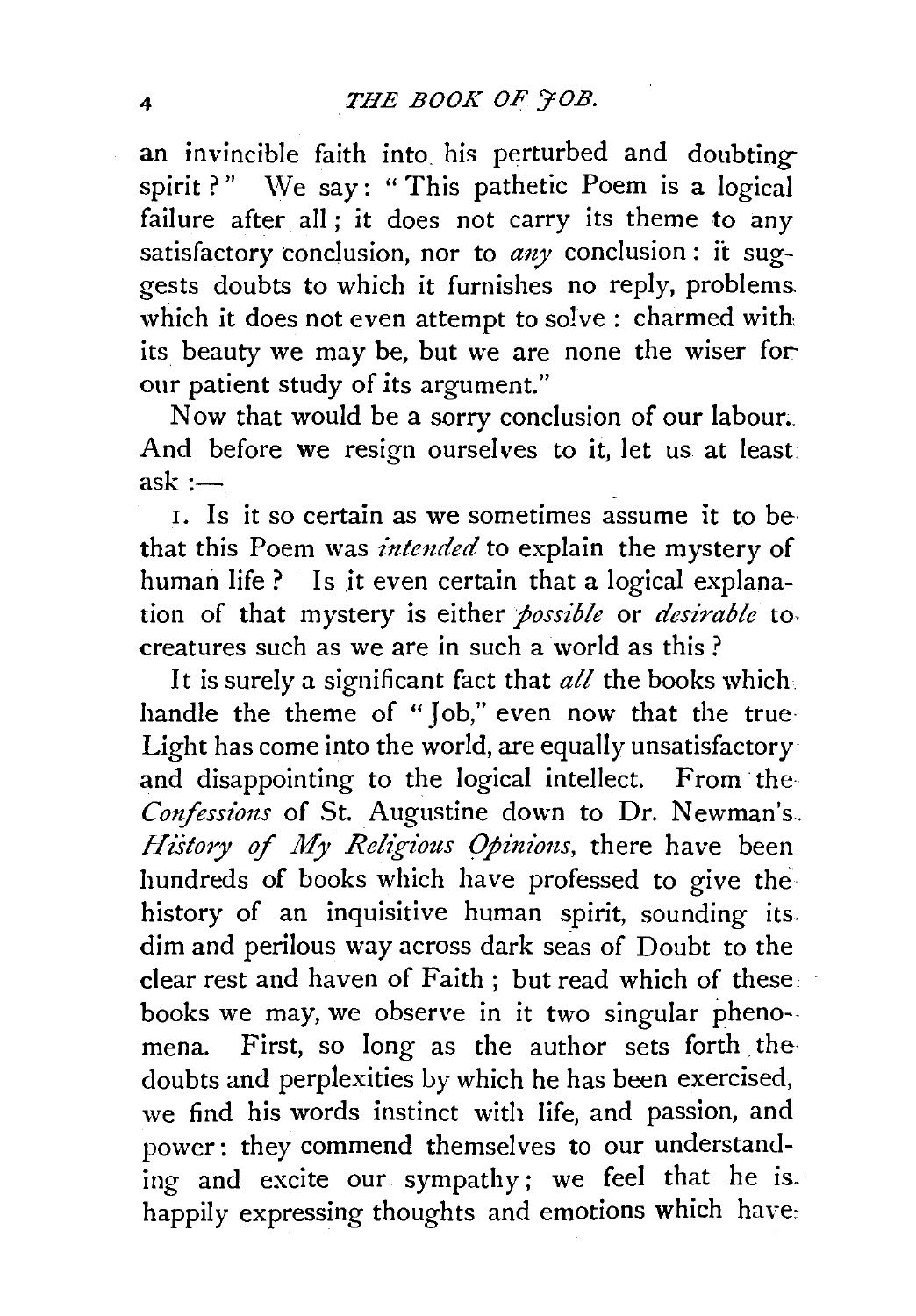•often stirred within our own souls. But-and this is the second and more striking phenomenon-no sooner ·does he begin to tell us what it was that solved and. conquered his doubts, to describe the several steps by which he climbed back to faith, to explain how much wider, and purer, and firmer his faith is for the trial through which it has passed; no sooner does he enter on this climax of his work than—unless indeed we have gone through an experience similar to his—a thick bewildering haze settles down on his words ; we read them, but they are no longer instinct with life and force; they neither commend themselves to our sympathies nor convince our judgment. We cry in disappointment: " Is that *all ?* What was there *in that* to induce faith ? The man has not fairly met one of his doubts, nor solved one of his problems; he has simply evaded them, and crept, by an illogical bye path, to a most lame and impotent conclusion."

No man who, "perplext in faith," has read books of this kind, hoping to find in them aids to faith and answers to doubt, can be an entire stranger to this feeling of disappointment and defeated hope. Written, as such books often are, by men as able as they are good, there is no one of them which, if I may judge from a wide experience of them, does not disappoint the reader just as the Book of Job disappoints him. They may command our admiration ; they may touch -our hearts ; but they do not satisfy our reason or refute -our doubts: they fail at the very point at which we are most anxious for their success.

And this fact should surely teach us that the path of logic is not commonly the path to faith. It should lead us to ask whether it may not be impossible to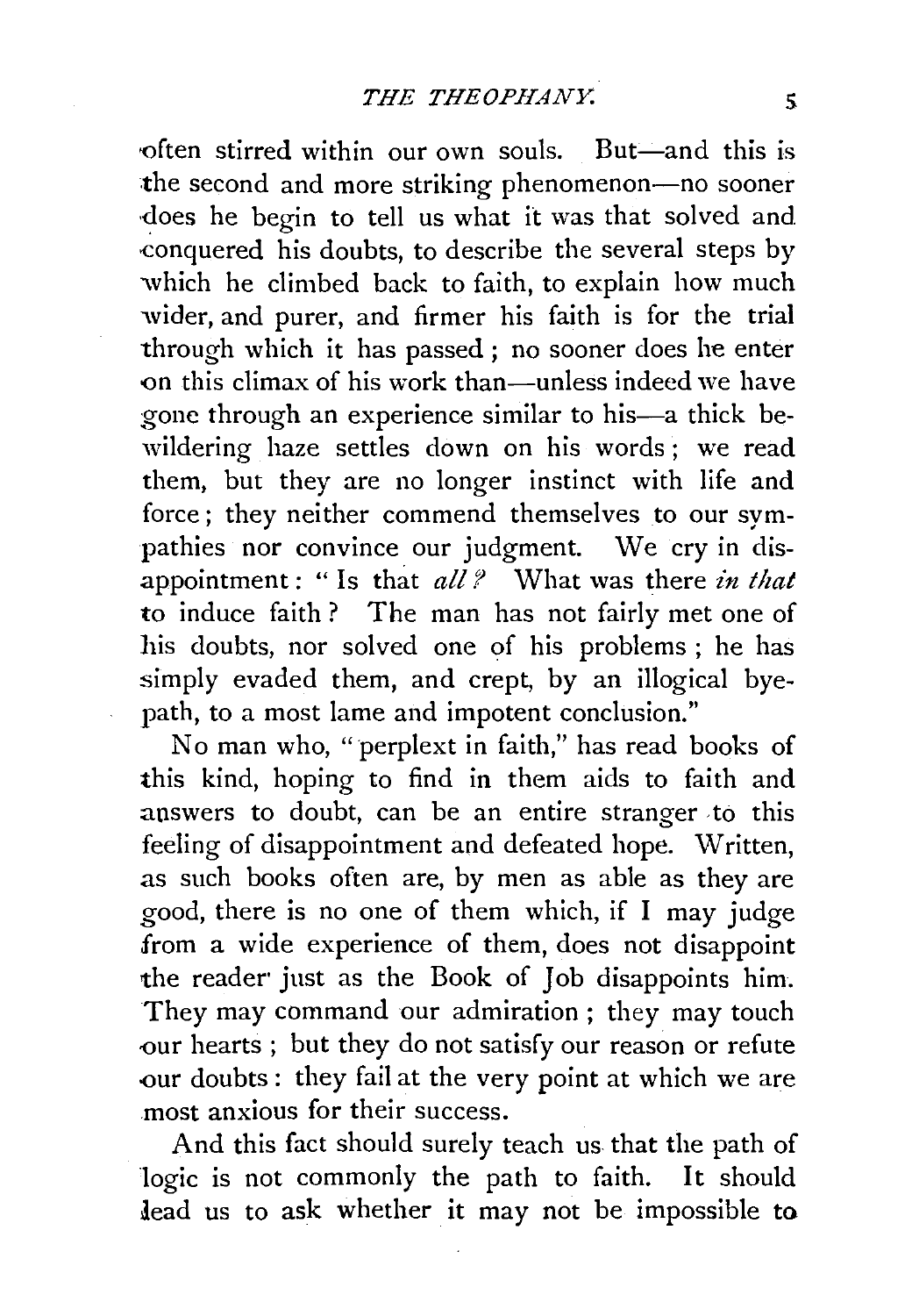solve, in human words and for the human intellect, the deep mysteries over which, nevertheless, our minds. and hearts *will* brood and fret; nay, whether, if it were possible, it would not be undesirable. Logic can domuch, but it cannot do all. It may convince the reason, but it cannot bend the will or change the heart. " $With$ *the heart* man believeth unto righteousness;" and logic does not address itself to the heart. It is doubtful whether the human intellect, at least while it has no ampler and more flexible organ than the brain, can so comprehend the ways of Him who is infinite as to demonstrate their equity and kindness; or even comprehend the proof, if proof were to be had ; but it is very certain that, were such a demonstration well within our reach, we might still distrust his goodness, or even hate it when it thwarted or pained us.

If proof were possible, if God could inspire or man could indite an argument which should once for alh interpret our life to us, solve all its problems, dispel all its mystery, it is still open to doubt whether it would be well that we should have it. For the mystery which, encompasses us on every side is an educational force of the utmost value. We fret against it, indeed, and strive to be quit of it; and it is well that we do; for it. is this very strife and fret by which we are strengthened,. by which our character is developed, and we are com- pelled to look up to Heaven in trust and hope. If we no longer had any questions to ask, any problems to· solve, if we saw the full meaning and final purpose of God's dealings with us, we should lose more than weshould gain. With certainty we might be content ; and we might *rust* in our content. But with mystery within us and on every side of us, compelling us to.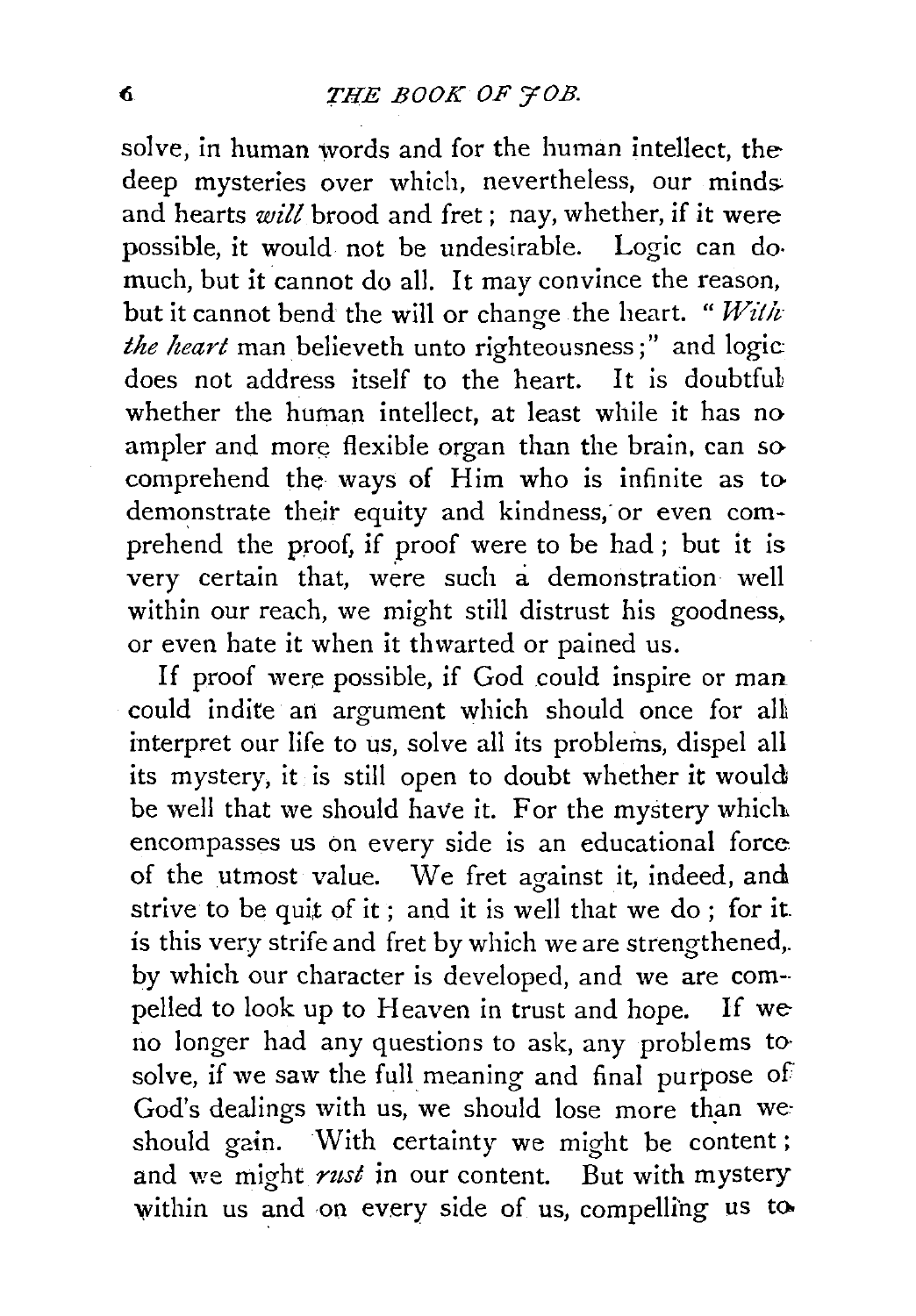ask, " What does this mean ? and that ? and, above all, what does God mean by it all ?" we lose the rest of content to gain a strife of thought which trains and educates us, which impels us onward and upward, and for which, in the end, we shall be all the wiser and better and happier. It may be, it surely is, inevitable that, with an infinite God above us and around us and within us, we should be encompassed by mysteries we cannot fathom; that, if the mysteries which now perplex us were removed, they would only give place to mysteries still more profound. Even logic suggests so much as that. But, quite apart from speculation, here stands the fact—that it is obviously part of the Divine scheme of training for us that evil and pain should be in the world, that they should excite in us questions we should not otherwise have asked, and endeavours after knowledge and holiness and freedom we should not otherwise have made. And God is wise. His scheme for us is likely to be better than any we could frame for ourselves. But if it be, as it would seem to be, his scheme to educate us by the mysteries around us, and the questions and endeavours these mysteries excite, He can give us no book, no argument, no revelation which would dispel these mysteries ; the craving intellect *must* be left unsatisfied in order that faith and inquiry may have free scope and do their work of discipline upon us.

\Vhat is it that kindles and trains the intelligence of children, that chastens their will and develops their moral qualities and powers ? Is it not that a mysterious world lies all around them-a world in which things seem to be different from what they are and· hold out another promise to that which they fulfil ? is it not *this*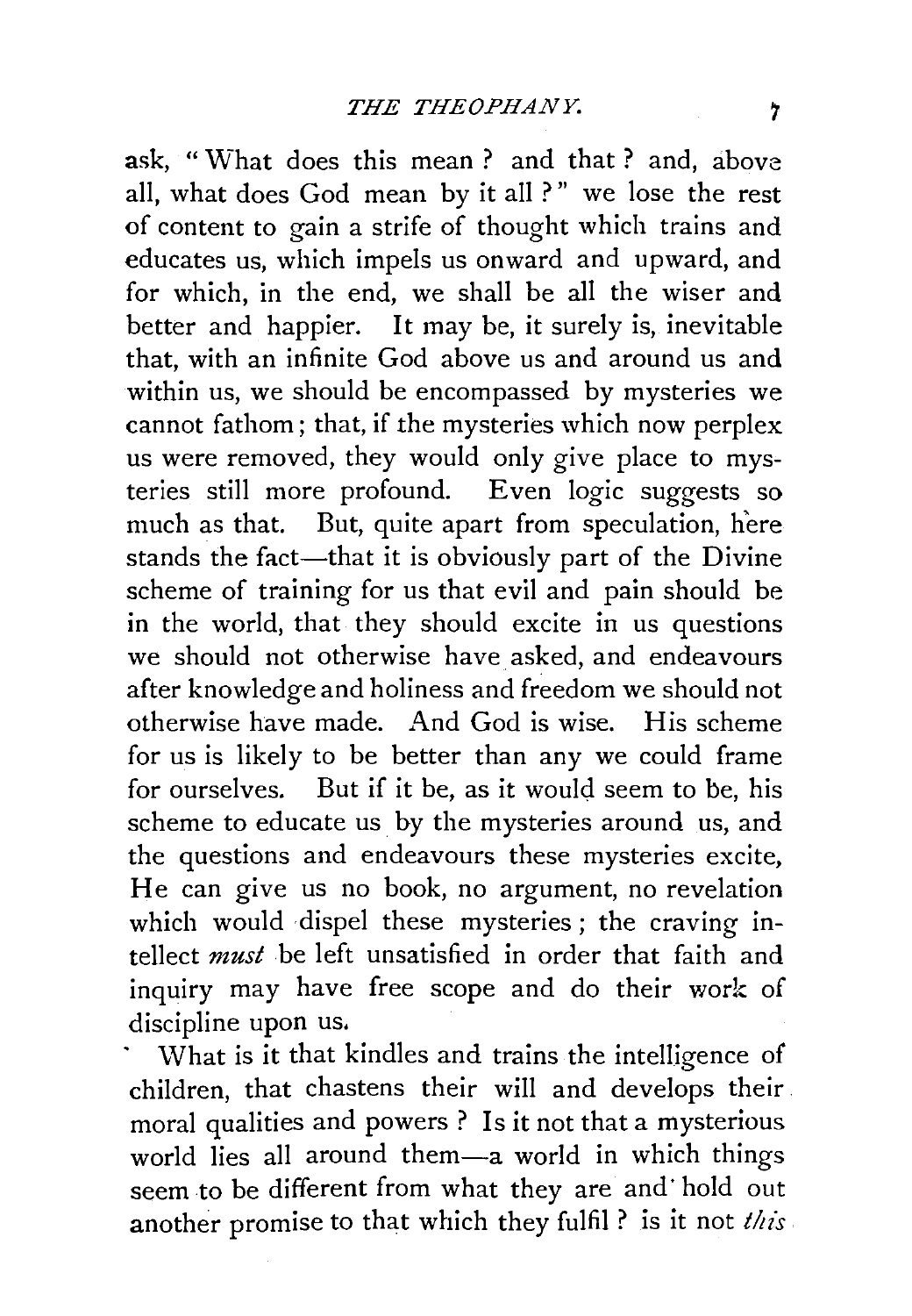which for ever sets them on asking questions which we can very hardly answer, and wondering over marvels which we perhaps have ceased to admire ? Is it not the uncertainty as to what the next moment may bring, or teach, which makes their eyes bright with expectation and with hope ? Is it not because *we* often say and do that which they cannot comprehend, and even that which pains and disappoints and perplexes them, is it not this which braces and enlarges their character and makes room in them for faith and trust and love ? If we could condense all the wisdom of the world and of life into a tiny manual which they could master in their earliest years, should we venture to place it in their hands ? If we did, we should simply rob them of their youth, of their keen enjoyment of the mysteries, the changes and surprises, of life ; imperfectly and by rote they would acquire what they now learn so much more truly and thoroughly and happily by experience and by efforts which strengthen and develop them.

God teaches us-Jehovah taught Job-as we teach children-by the mystery of life, by its illusions and contradictions, by its intermixtures of evil with good, of sorrow with joy; by the questions we are compelled to ask even though we cannot answer them, by the problems we are compelled to study although we cannot solve them. And is not his way the best way ?

*2.* But, if the "answer" of Jehovah disappoints us, it satisfied Job ; and not only satisfied him, but swept away all his doubts and fears in a transport of gratitude and renewed love : and we must now endeavour to see how· and why *it* was that an answer which answered nothing produced what seems to us so astonishing and disproportionate an effect on him.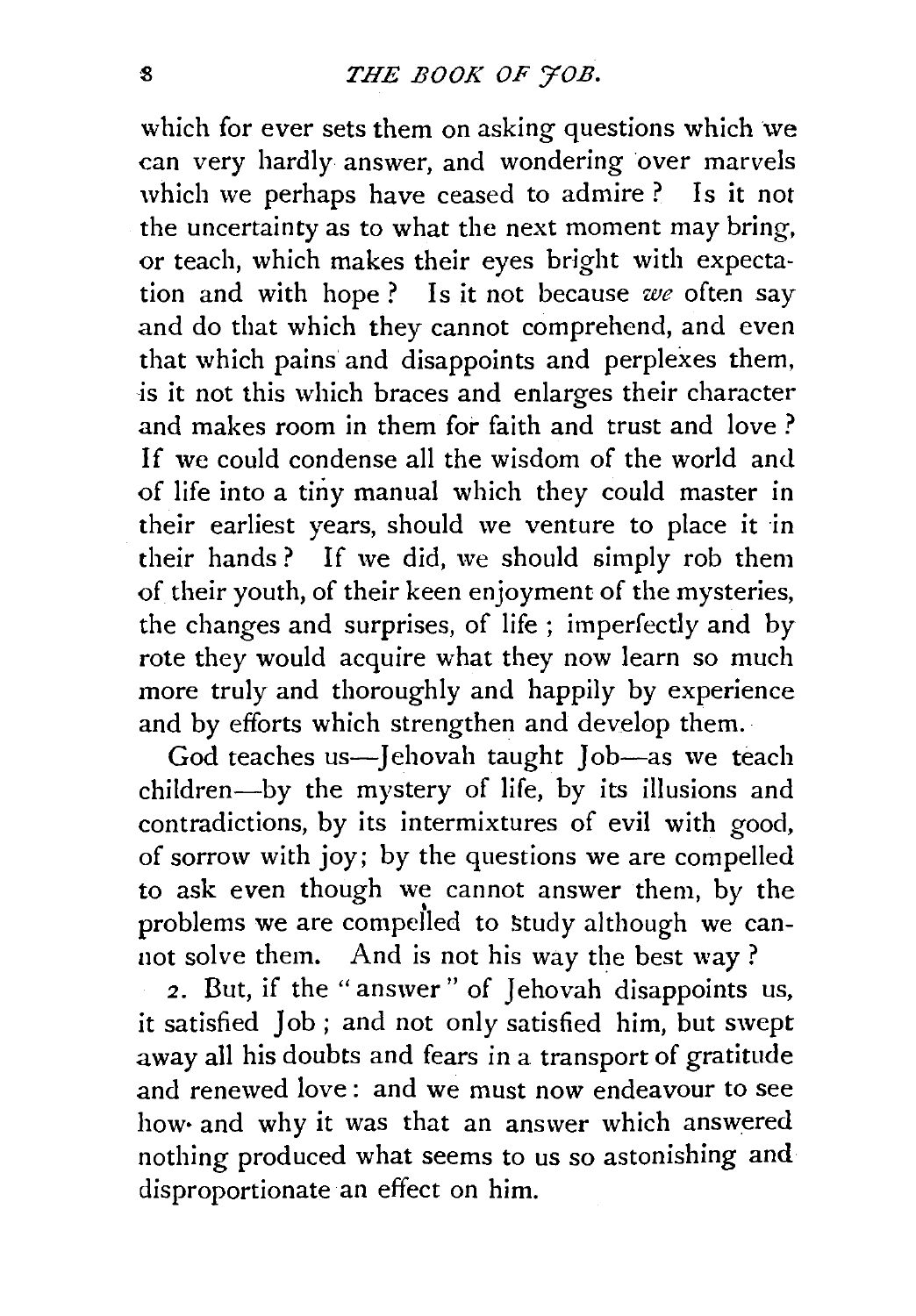In our study of Holy Writ we often *make* the difficulties by which we are perplexed, and look for solutions of them everywhere but straight before our eyes. When, for example, we read that "Jehovah .answered Job out of the tempest," we forthwith ask, "And what did he say?" expecting to hear some conclusive argument that will pour the light of an eternal Wisdom on the mysteries of human life ; and thus we overlook the immense force and pathos of the fact *that Jehovah spake to Job at all.* And yet, so soon as we open our eyes on this simple and obvious fact, it is easy to believe that, even 'if Job had not understood a single word of the Divine remonstrance, the mere assurance that Jehovah was speaking to him would excite a rush of sacred emotion, before which .all recollection of his misgivings and miseries would be .carried away as with a flood. For it was *this* which he had craved throughout. Again and again, in an endless variety of forms, he had cried, "O that God would meet me ! 0 that He would speak to me ! {) that He would fix a day, however distant, in which I might come before Him and plead my cause ! 0 that He would even appear to question and to judge me!"<sup>1</sup> The pain at the very heart of his pain was not that he had to suffer ; but that, in his sufferings, God had forgotten or abandoned him. He could bear that God should "take " the children He had given. He could bear to receive "evil" at the Hand from· which he had received such various stores of good. He could even bear that his "friends" should turn upon him and rend him with their cruel assumptions

<sup>&</sup>lt;sup>1</sup> Chap. ix. 32-35; Chap. xiii. 3, 22-28; Chap. xiv. 13-15; Chap. xvi. 19-22; Chap. xix. 23-27; Chap. xxiii. 2-9; Chap. xxix. 2-5; Chap. xxx. 20-26.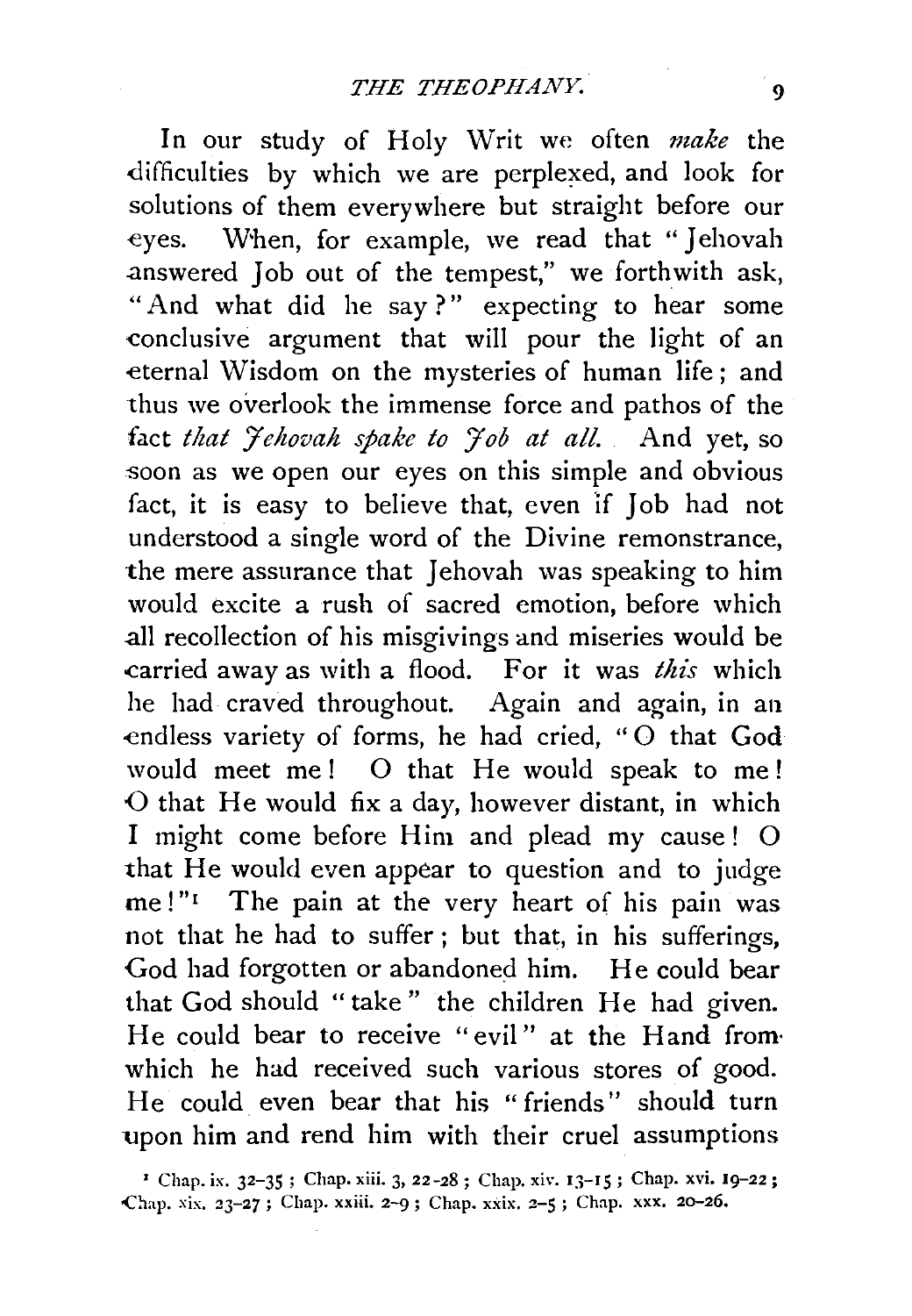and baseless suspicions. What he could not bear was that *God* should abandon him, *abandon* as well as afflict him; that when he cried for pity or redress there. should be none in heaven itself to answer or regard him. In vain did Elihu affirm<sup>1</sup> that God was not .alienated Qr indifferent, though He had not yet appeared to deliver his verdict on the strife, so much more bitter and terrible than that outward controversy with his Friends, which. was making havoc in Job's. heart. Until it was proclaimed by a voice which hefelt to be from Heaven, how, indeed, could Job believe that even when he sighed out, " I shall never see Him!" his cause was before God, that God was only waiting to pronounce his sentence until He could. make it a favourable sentence and Job was fully prepared to hear it ? His heart was breaking under the cruel pang of *desertion*: and his cry, like that of One greater than he, was "My God, my God, why hast *thou* forsaken me ? "

And if now, through the tempest and the darkness, there should sound a Voice from heaven ; if, however it came, the conviction should come to him that the God he could not find had found him, and was speaking to him, would it very much matter what God said? Would it not be enough that it was *God* who was speaking, that his Divine Friend had come back to· him, and come back to assure him that He had never forgotten or abandoned him ? Would it not be enough to feel that *He* was in the very tempest which had struck him to the earth, that He had listened to him even when He did not answer him, loved him even when He smote him, and had even been afflicted in all

' Chap. xxxv. 14-16.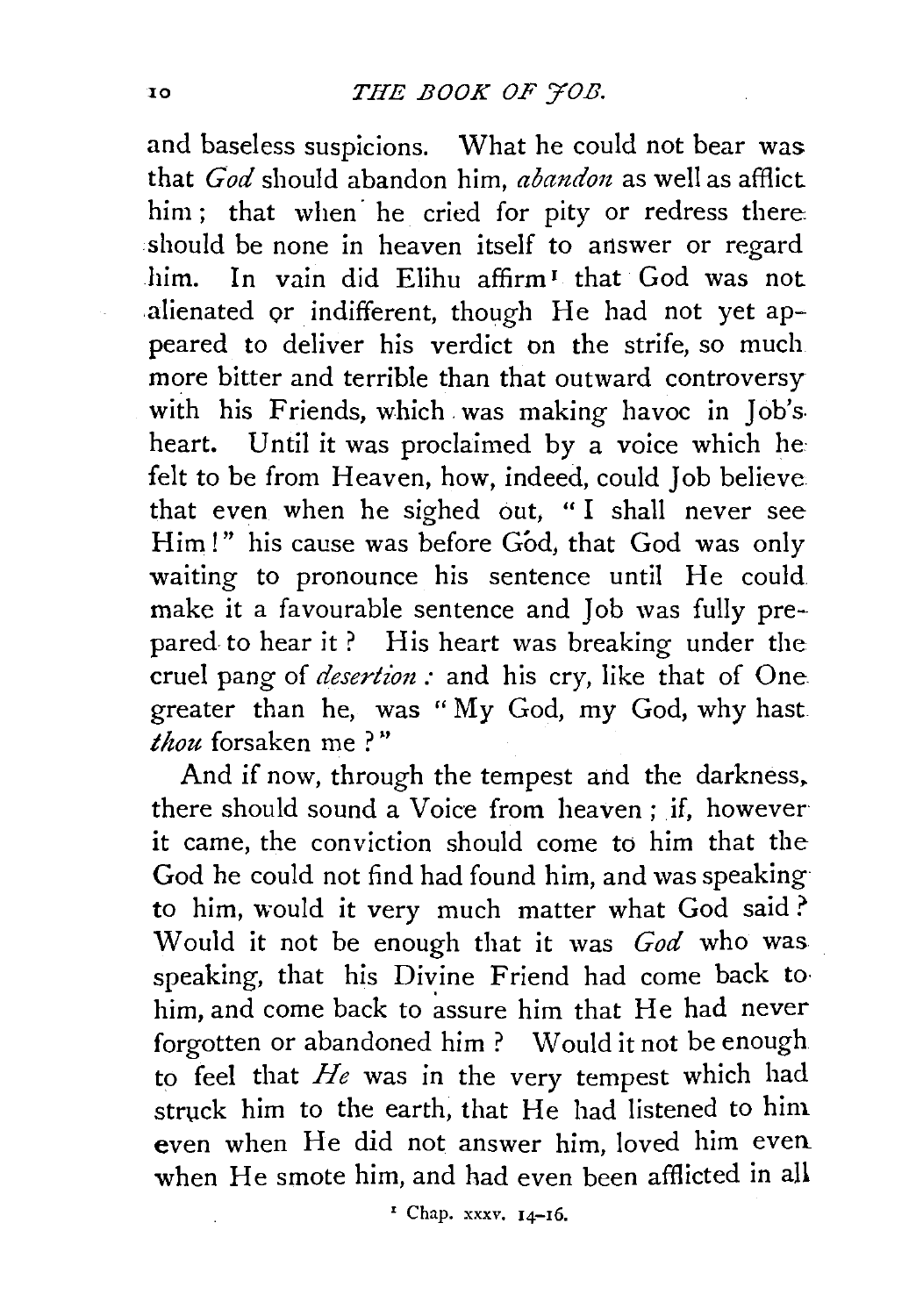his afflictions? It was this-0, .it was *this-which*  dropped like balm into his torn and wounded heart.. It was the resurrection of faith and hope and love in the rekindled sense of the Divine Presence and· favour which raised Job into a life in which doubt and fear had no place, into a joy on which even repentance was no stain. Not what God said, but that God spoke tohim and had come to him-it was this which cast himinto the dust, which liberated in him the humilitywhich is man's truest exaltation, and which constrained from him the happiest words he utters, although theysound so sad-

## I had heard of Thee by the hearing of the ear, But now mine eye hath seen Thee : Wherefore I retract and repent In dust and ashes.

And, surely, it is this same sense of an auspicious. Divine Presence, that comes we know not how, though by happy experience we do know both " whence it: cometh and whither it goeth," before which *all* the darknesses of doubt flee away. It is an experience which lies beyond the scope of language. No man who has passed through it can explain it, or even adequately express it in words, since words are incapable of fully rendering any of our deepest emotions. All we can say of it is, that it is not produced by logic, by argument, by answers nicely adapted to questions. we have asked, or to the doubts over which we have: brooded-as, indeed, what master passion of the soul is thus produced·? and that, as it did not spring from logic, so neither can it be expressed in logical forms. It is too deep for words to reach, too subtle and spiritual for words to hold. When any man can tell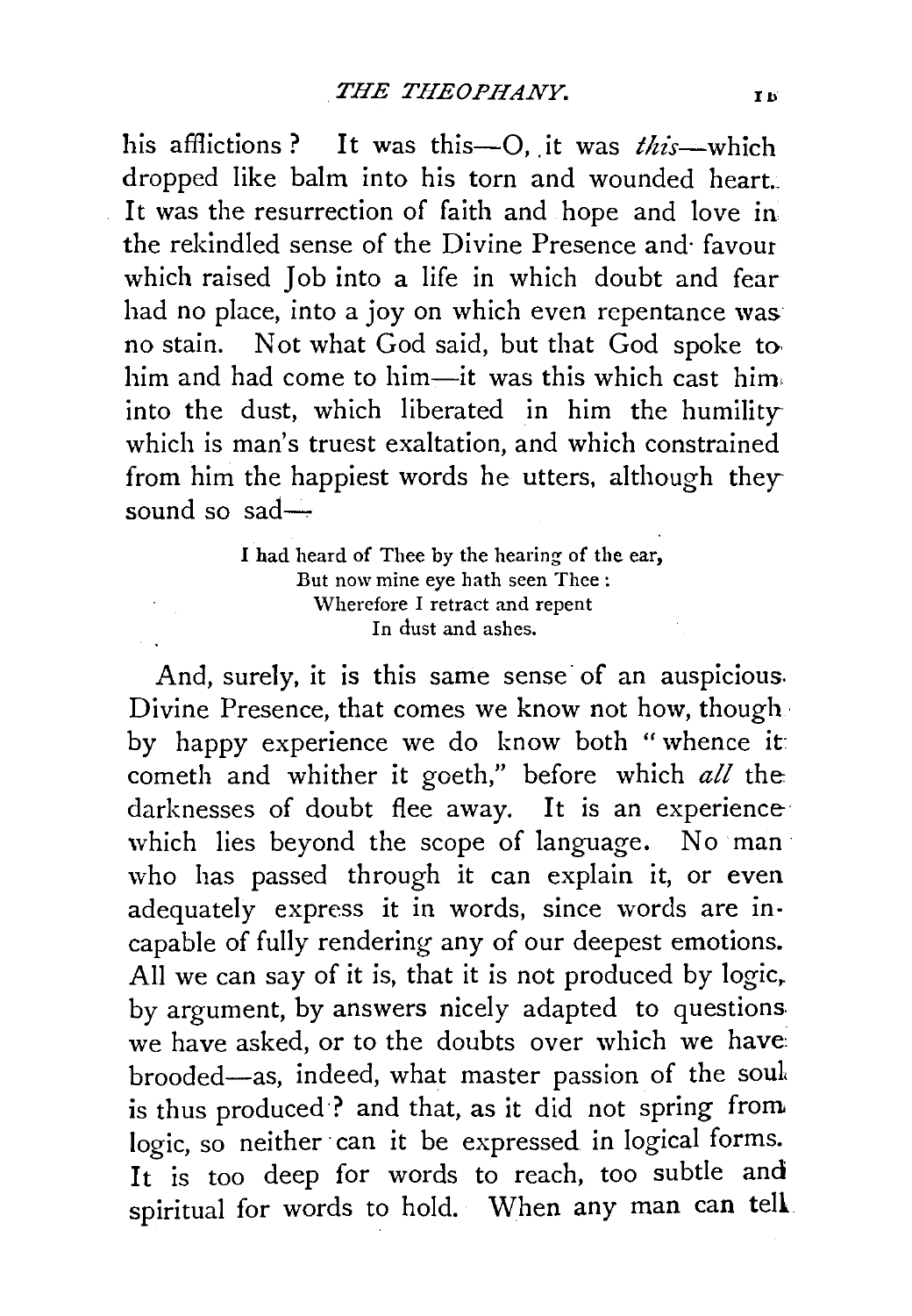what love is, and what it is that kindles a supreme human affection in his soul, he may With some reason ·demand that we should tell him what faith is, and how we gain or recover our faith in God : but not till then. " Love laughs at logic :" and if love for man or woman, why not love for God? And hence our Poet is never more true to human experience than when he makes the answer of Jehovah no answer to the logical and inquisitive intellect.

3. Still the question recurs : *What* was it that recovered Job to faith and trust and peace? Was there absolutely *nothing* in the answer of Jehovah out <>f the tempest to meet the inquest of his beseeching doubts?

Well, yes, there was something. but not much, I think. There  $i\dot{s}$  an argument in the Divine Answer which may be reproduced in logical forms, though it is only an argument of hints and suggestions. It does not touch the profounder questions which Job had raised, nor would it be difficult to pick holes in it were we to take it simply as addressed to the sceptical intellect. It does not go very deep at the best. It is addressed to the heart rather than to the brain, to the faith which lived in Job's doubts rather than to the doubts which clouded his faith. It would not convince a sceptic, however reasonable and honest he might be. Nothing would convince him except that sense of a Divine Presence and Goodness which, as we have seen, swept all Job's misgivings clean out of his heart; and this no argument can convey.

, Nevertheless we must mark and ·accentuate the lines of argument which, as all critics are agreed, are involved in this Answer, though they are not very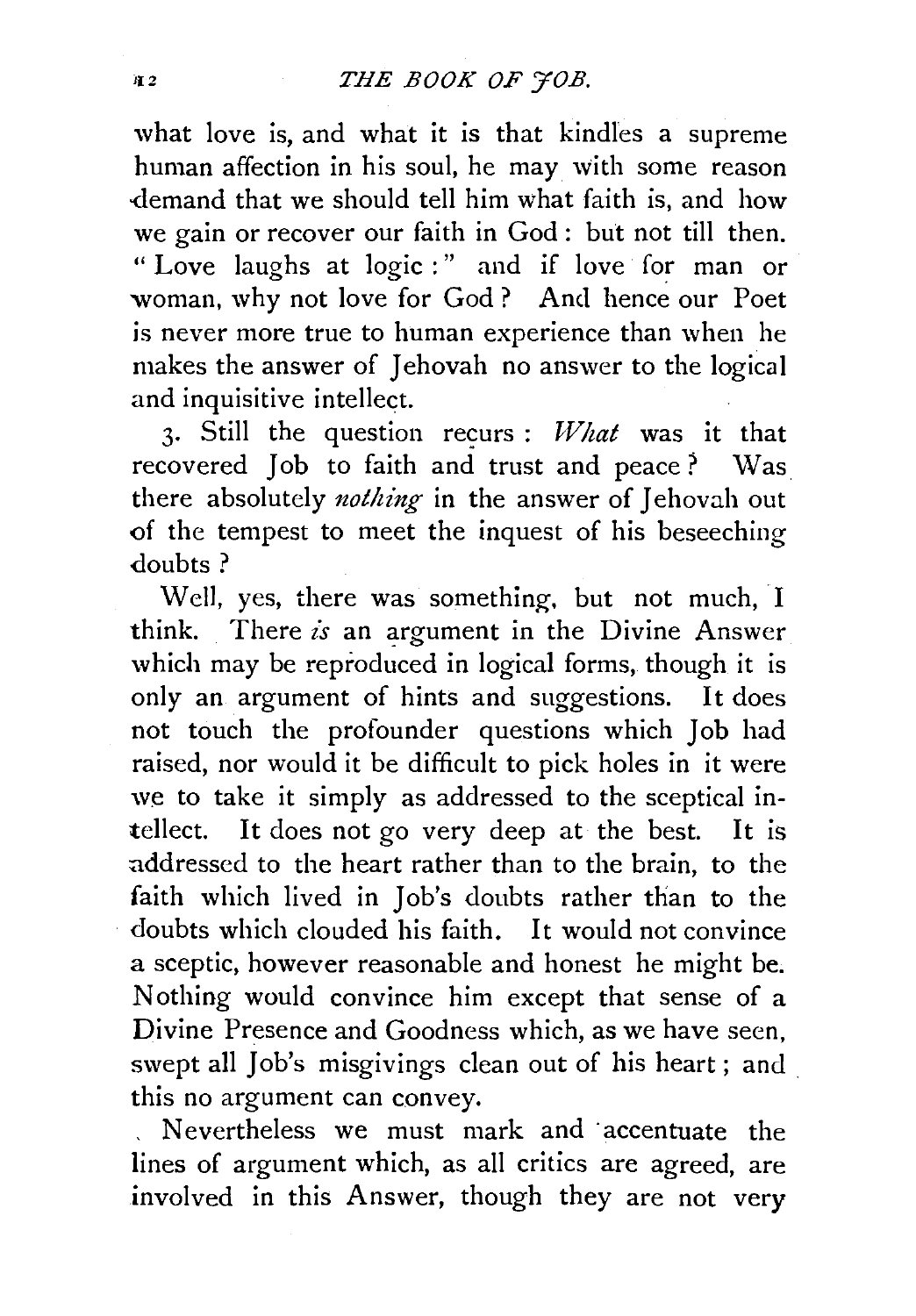apparent.<sup>1</sup> Viewed simply as an argument, then, it met that painful sense of mystery which oppressed Job as he sat solitary and alone among his Friends, all the more alone because they were with him. One and a chief element in his pain was that he could not make out what God was driving at, that he could see no. good reason why a good man should be saddened byloss and misery, and a bad man live out all his days in. mirth and affluence. And this is a pain we have all felt in our turn, and of which we should all be very gladly rid. The injustice, the inequalities, the pains and degradations which enter into the human lot perplex and affect us; we can see no good reason for them; we cannot vindicate them, whether to ourselves or to others.

Does Jehovah, then, when He answers Job, answer the questions which this spectacle of human misery suggests? Does He furnish us withagoodand adequate reason for the inequalities of the human lot ? He does nothing of the kind. He does not lift an iota from that painful mystery. He simply assures Job, and us, that we should not let that mystery pain and perplex

<sup>1</sup> Reuss states this Divine Argument not without some insight, yet surely in a very hard and brusque way. As he takes it, it comes to this. In the First Remonstrance (Chap. xxxviii. 2-Chap. xxxix. 30) Jehovah virtually demands: "Thou who assumest to judge me, the invisible Ruler of the universe, canst thou so much as solve the problems and mysteries of the visible world?" and seeks to draw from Job a confession of ignorance in the presence of fathomless Wisdom. In the Second Remonstrance (Chap. xl.  $7$ —Chap. xli. 34) He demands : "Wilt *thou* take the reins, thou who art crushed by the first strokes of my rod, and govern the world in my stead?" and seeks to draw from Job an avowal of powerlessness in the p·esence of boundless Might-powerless even in the presence of mere brutes, such as Behemoth and Leviathan, *which is infinitely more humiliating*. I do not apprehend that to *humiliate* Job was even part of the Divine aim ; but, rather, that that aim was to *elevate* him by quickening in him humility and trust, And hence, in the text, while seeking to preserve all that is of worth in Reuss's statement of the Divine Argument, I have tried to. rive it a truer and more gracious turn.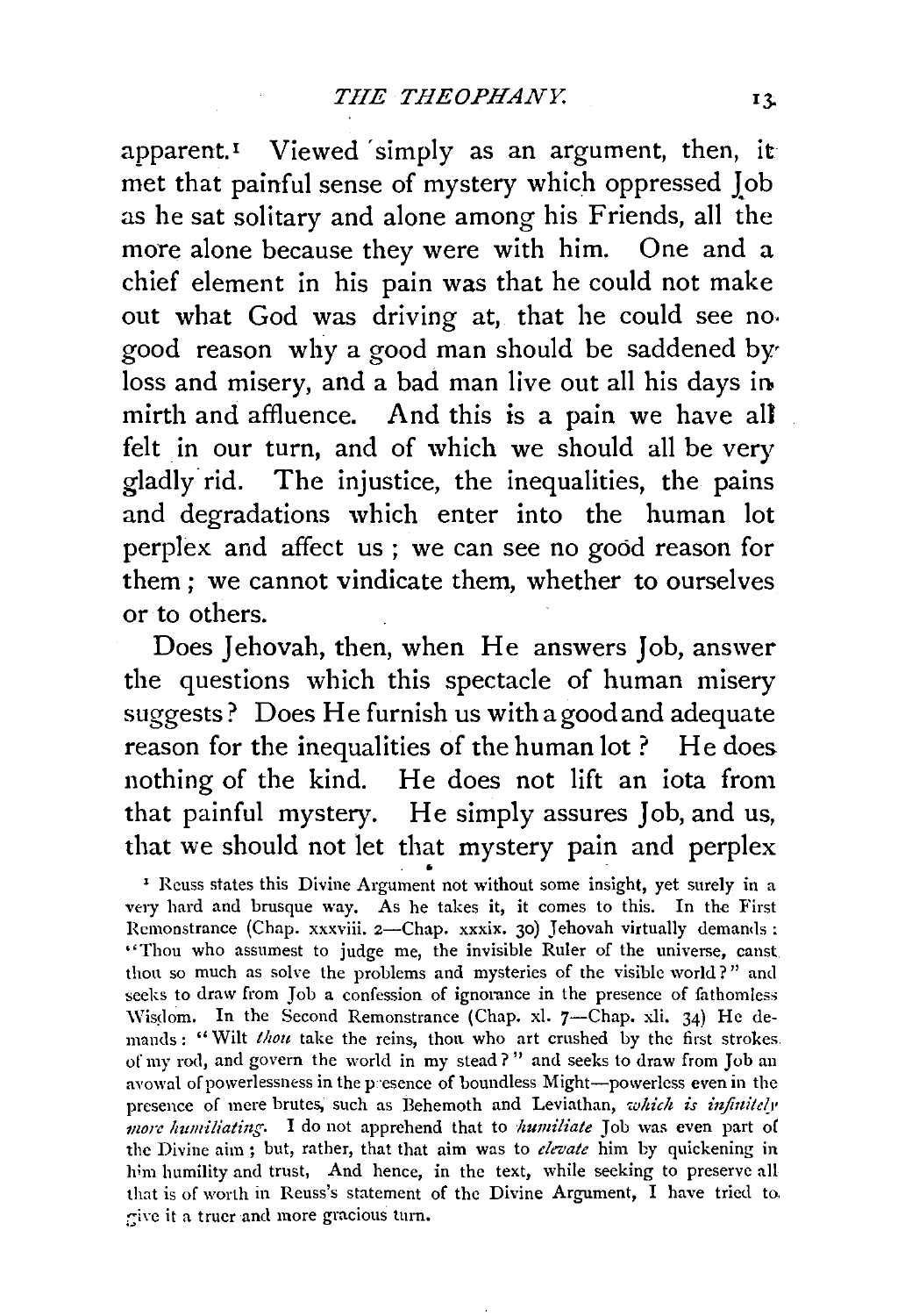us, and hints that it may have both a nobler motive and a higher end than as yet we can conceive. In short, the argument of the Divine Answer is Butler's argument - the argument *from analogy*. To the perplexed and stricken Patriarch, who sits brooding sorrowfully over the dark problems of human life and fate. Jehovah points out that equally insoluble mysteries are over his head and under his feet ; that he lives, and moves, and has his being among them; that, turn where he may, look where he will, he cannot escape them ; and that, as he finds them everywhere else, he should expect to find them in his own being and in the ·destiny of man. Briefly put, put simply as an argu ment, the Divine Answer runs thus: "You fret and despair over the single mystery which has been forced home upon you by pangs of sorrow and loss; you are perturbed, shaken to the very heart, because you cannot master and interpret it. But) see, there are mysteries everywhere; the whole universe stands thick with them. Can you interpret *these,* you who assume that you ought to be able to interpret *that?*  ·Can you explain the creation of the world, the separation of sky and earth, land and sea, and the interwoven influences of the one on the other?<sup>1</sup> Have you mastered the secrets of the light and the darkness, of wind and rain, of snow and ice, of the migrations of the birds of the air, of the structure and instincts of the beasts of the river and the field? *z* Yet, instead of fretting against these mysteries, you accept and profit by them. You *use* sea and land, day and night, wind and .rain, birds and beasts, and make them serve your turn.

 $*$  Chap. xxxviii. 2-18, 31-36.

<sup>\*</sup> Chap. xxxviii. 19-30, 39-41 ; Chap. xxxix. 1-30; Chaps. xl. 15--xli. 34.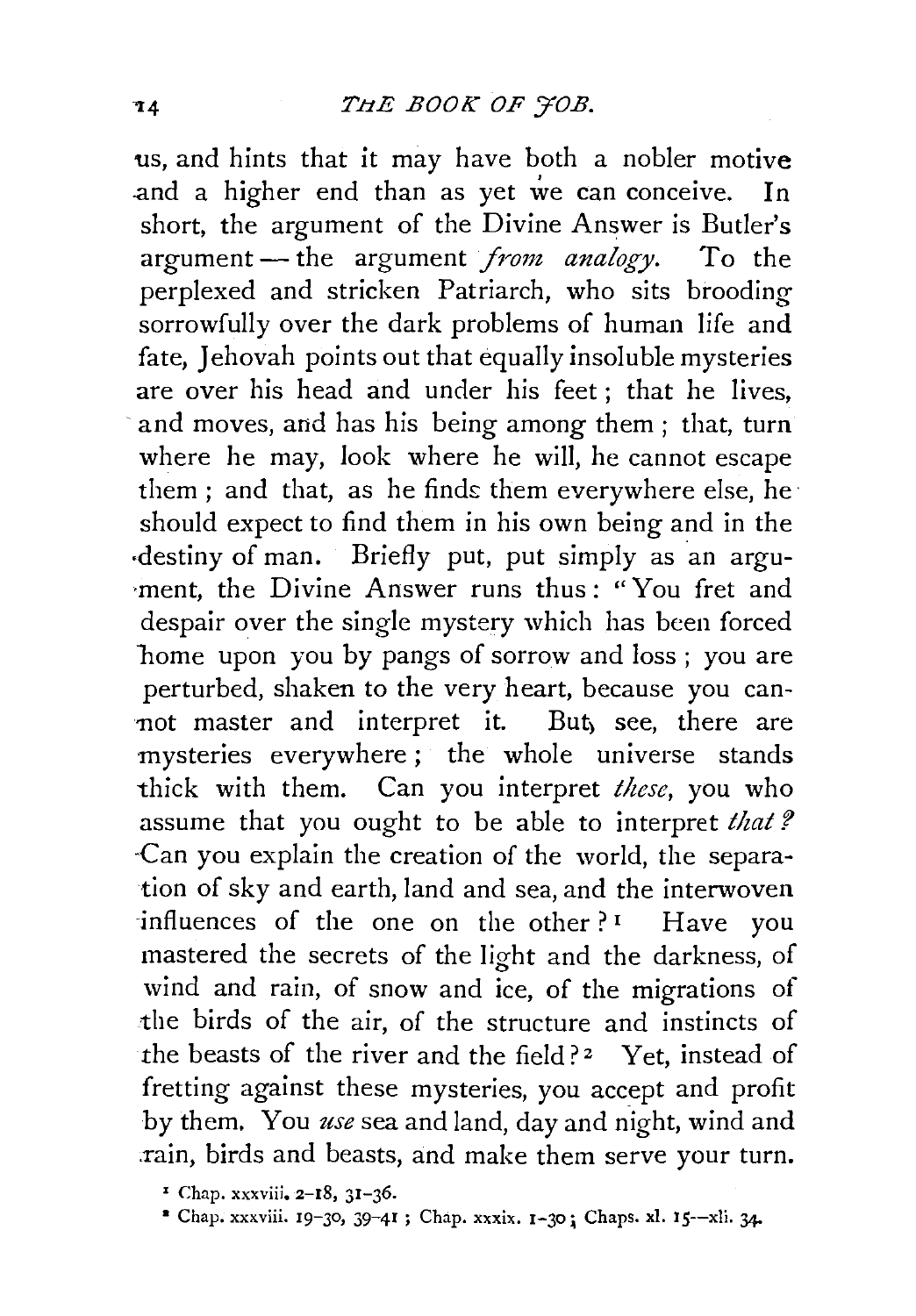You live content amid a thousand other problems you cannot solve, and even turn them to account. Should you not look, then, to find mysteries in the creature whom I have set over all the works of my hands-in man, and in his lot ? Will it not be wise of you to use your life rather than to brood over it, to turn your lot, with all its changes and surprises, to the best account, rather than to fret over the problems it suggests ?"

A second argument may be hinted at, implied rather than. stated, meant for us perhaps rather than Job, in the Divine Answer. By his sublime description of the heavens, and the earth, and all that in them is, J ehovah may have meant to suggest to Job: *''Consider*  these mysteries and parables of Nature, and what they reveal of the character and purpose of Him by whom they were created and made. You cannot adequately interpret any one of them; but you can see that they all work together for good. You cannot tell how the world was made, how the firm earth and flowing seas were formed ; but you can see that the earth yields you her fruits, and . that the sea carries your ships and brings you the wealth of distant lands. You cannot command the wind or the clouds that bring rain; but you can see that the winds carry health and the rains fertility wherever they go. You cannot explain the migratory instinct of the travelling birds ; but you can see that God feeds and fosters them by the instinct which drives them from shore to shore. The world around you is full of mysteries which you cannot solve; but, so far as you can judge, is not the end they subserve a beneficent end? And if the world within you also has mysteries which you cannot fathom, cannot you trust that somehow, here or hereafter, these too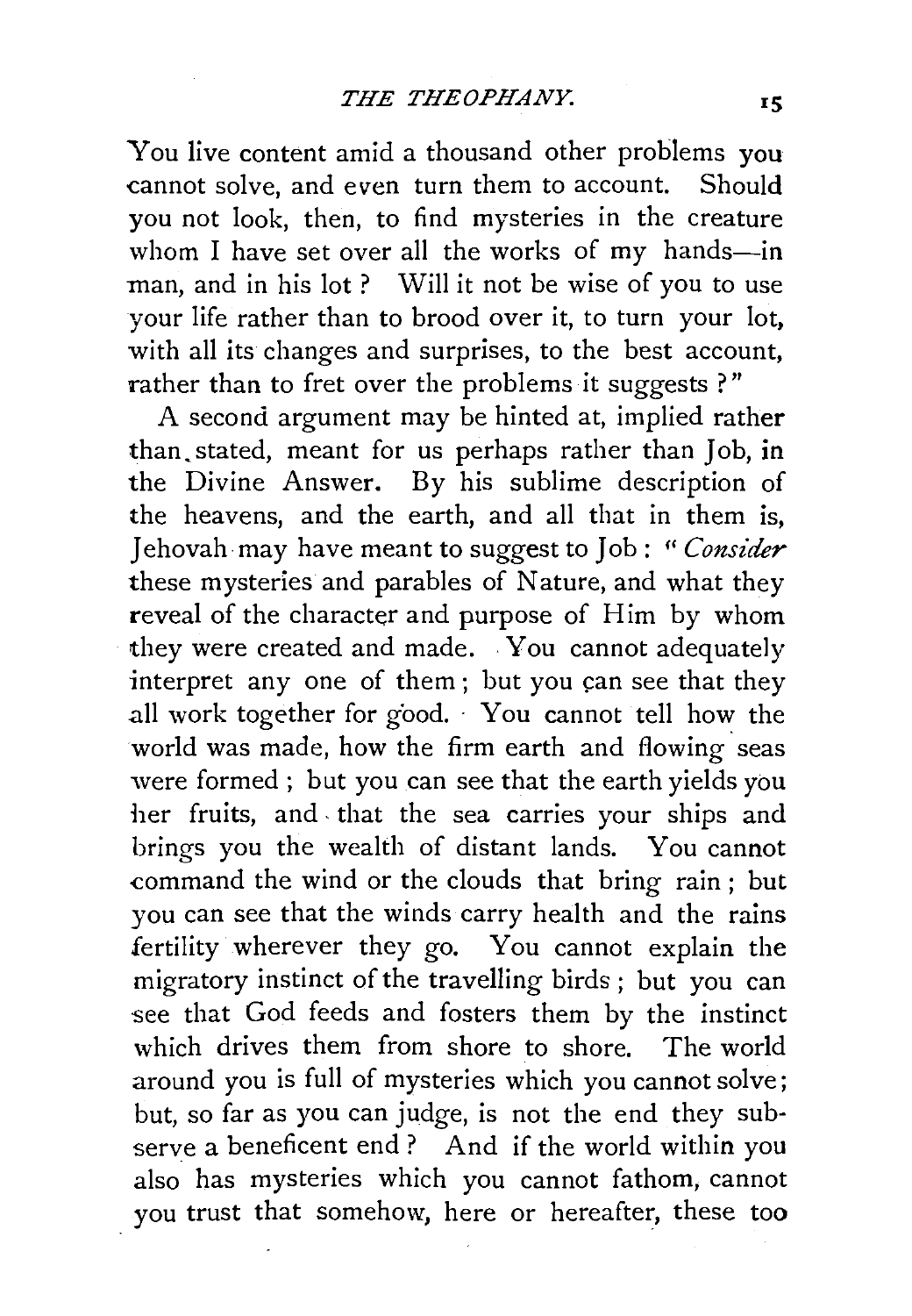the love that has so long been seeking him. And God may have to deal with us as we with our children. In his wisdom and kindness He may send us out to meet the cold blasts of adversity, or suffer us to serve the passions which, while promising liberty and enjoyment, fetter and degrade the soul. And when we have spent all and are in want, the "famine" comes, or the " tempest" sweeps through our darkened heavens, through our darkened hearts, strewing them with wrecks. And  $now$ , if the kind, tender Voice speak to us out of the tempest with unaltered and unalterable affection, or its music be heard through the harsh discords of famine and want; if the conviction comes to us that there is a Friend, a Father in heaven who loves us despite our manifold offences, our love springs up to meet his love. ' We wait for no arguments; we ask for -no proofs. It is enough that our Father speaks to us once more, that He loves us still, that He rejoices over us as we bow in shame and penitence before Him. Not by logical arguments which convince our reason, but by tender appeals which touch and break our hearts, our Father conquers us at last, and wins our love and trust for ever.

4· There are, of course, many other forces at work in this Answer, all conspiring to the same end of grace -Job's redemption from the perplexities and misgivings by which he was enthralled. Most of these the student must be left to discover and formulate for himself; but there are two of them which, since they meet wants and answer to convictions of our own time, may be briefly pointed out.

(a) The first is that the Hebrew Poet forestalled the secret of Wordsworth-anticipated the very invitation VOL. XII. 2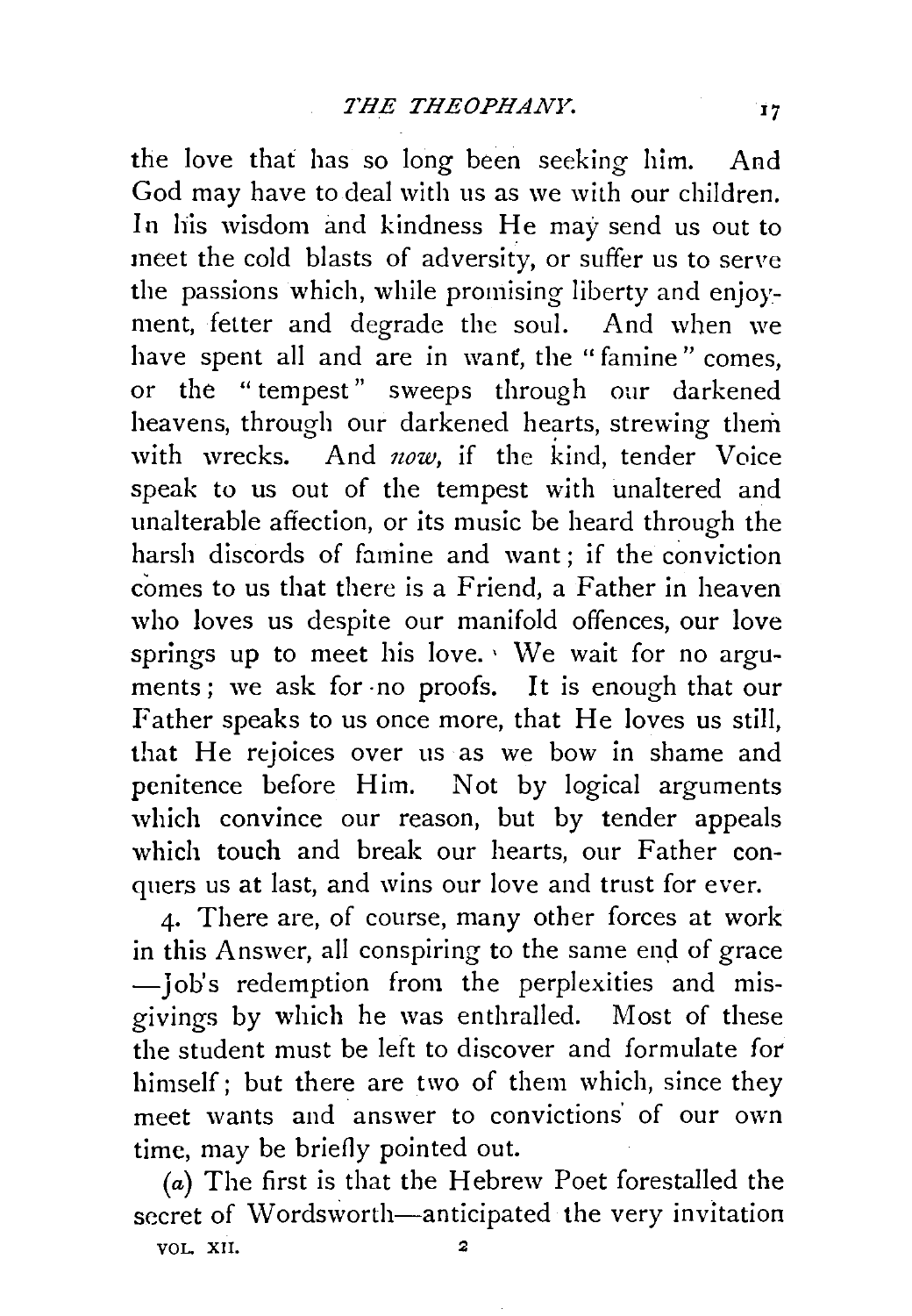which our own poet has addressed to the men of the present century. I have sometimes thought that all that was special and peculiar to Wordsworth might be gathered from one of his shortest pieces, "The Tables Turned." For it seems to have been his great task to bear an invitation to men vexed with the strife of thought and weary with the "toil and trouble" of anxious speculation to "leave their books" and come· forth into "the light of things," "let Nature be their teacher," and to bring to "her world of ready wealth" "a heart that watches and receives." He would have them find, as he himself had found, in " the sweet music of the woodland linnet," or in the clear full tones of "the blithe throstle," more of wisdom, more of that "sweet lore which Nature brings" than in all the '' barren leaves" of cloistral study and speculation. I le held, and would have them hold, that

> One impulse from a vernal wood May teach us more of man, Of moral evil and of good, Than all the sages can.

And it is precisely in this spirit that the Hebrew Poet represents Jehovah as calling Job forth from the dreary waste of brooding speculation, where he was wandering "in endless mazes lost," into the wholesome world of Nature ; as summoning him to watch the ways of the lion and the raven, the rock-goat and the wild ass, the bison and the ostrich : and "'mid all the mighty sum of things for ever speaking" to learn a higher and a more healthy wisdom than he can gain by brooding over his own heart and its wounds. In short, he would have him find in the serenity of Nature a rebuke to his own perturbation of spirit,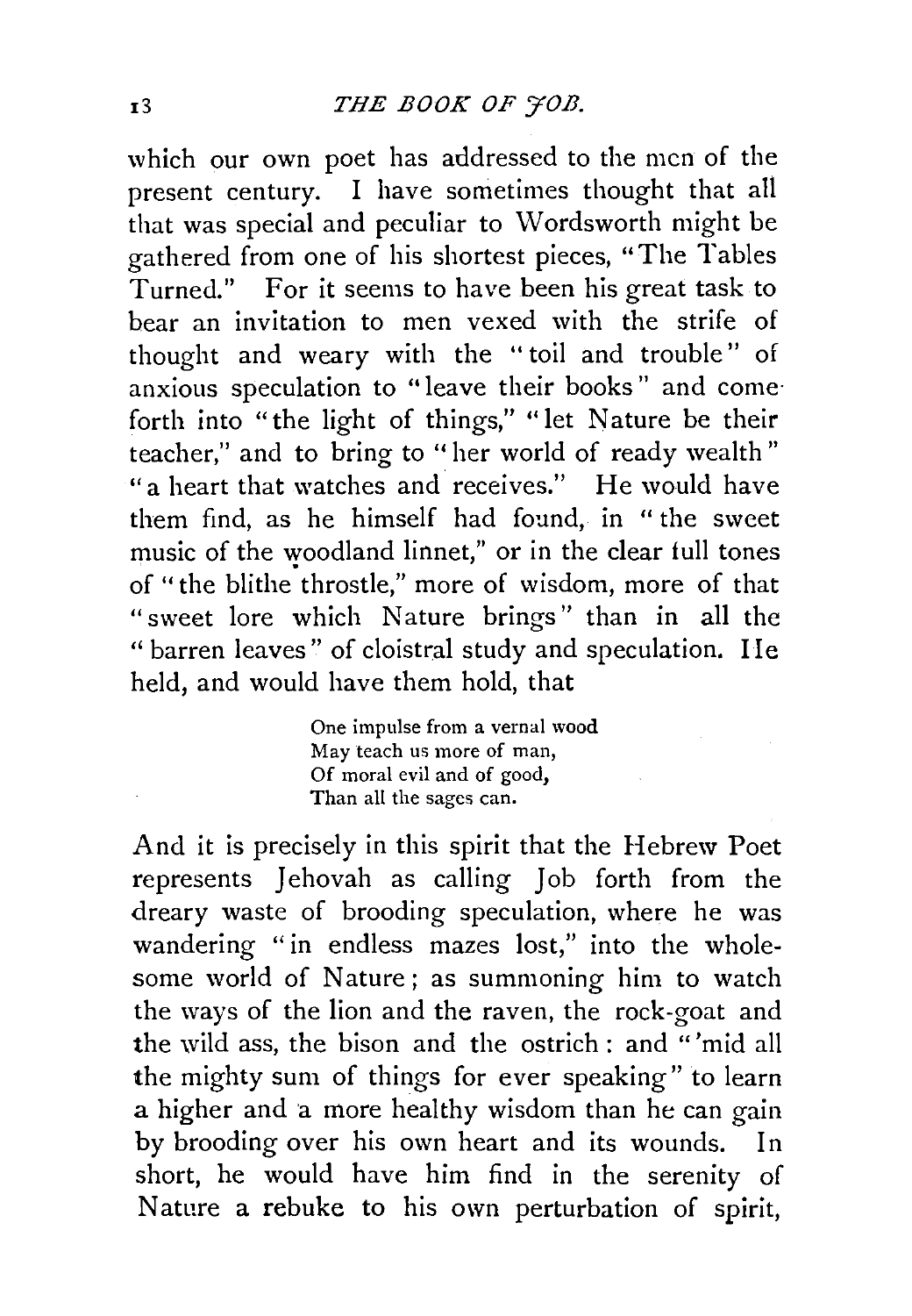and in its majesty a keener sense of his own feebleness and of the close restrictions under which it worked.

 $(\beta)$  The other is that Jehovah is represented as calling Job away from the personal to the impersonal -another most healthy transition-from an eternal brooding over the narrow circle of his own sorrowful experience into the broad world of universal experience and life. Job had been painfully awakened, as men commonly are awakened, to the force of certain facts with which he was quite familiar before the "fence round all that he had" was broken down, but which in his untroubled prosperity he had forgotten, or overlooked, or had at least failed to bring into vital con-. tact with his beliefs ; these he could no longer ignore, or glide over without any real sense of their bearing, when once they had invaded his own life and laid it waste. Many a good man, as he knew very well, had suffered the most cruel losses, or endured utterly unprovoked agonies of want and shame, before he himself was struck down from the top of happy days : and he had seen, as he confesses, many a wicked man happy in a prosperous and honoured life, happy too in a sudden, painless death, while he still held, or professed to hold, that under the righteous rule of God only the good could prosper, and all who did wickedly were put to the ban.<sup>1</sup> With the strange self-convicting inconsistency which we may see in good men every day, he had been content to hold a creed daily contradicted by the most patent facts, and which, as we have heard him acknowledge again and again, he felt to be contradicted by these facts the very moment he was compelled to reflect on them.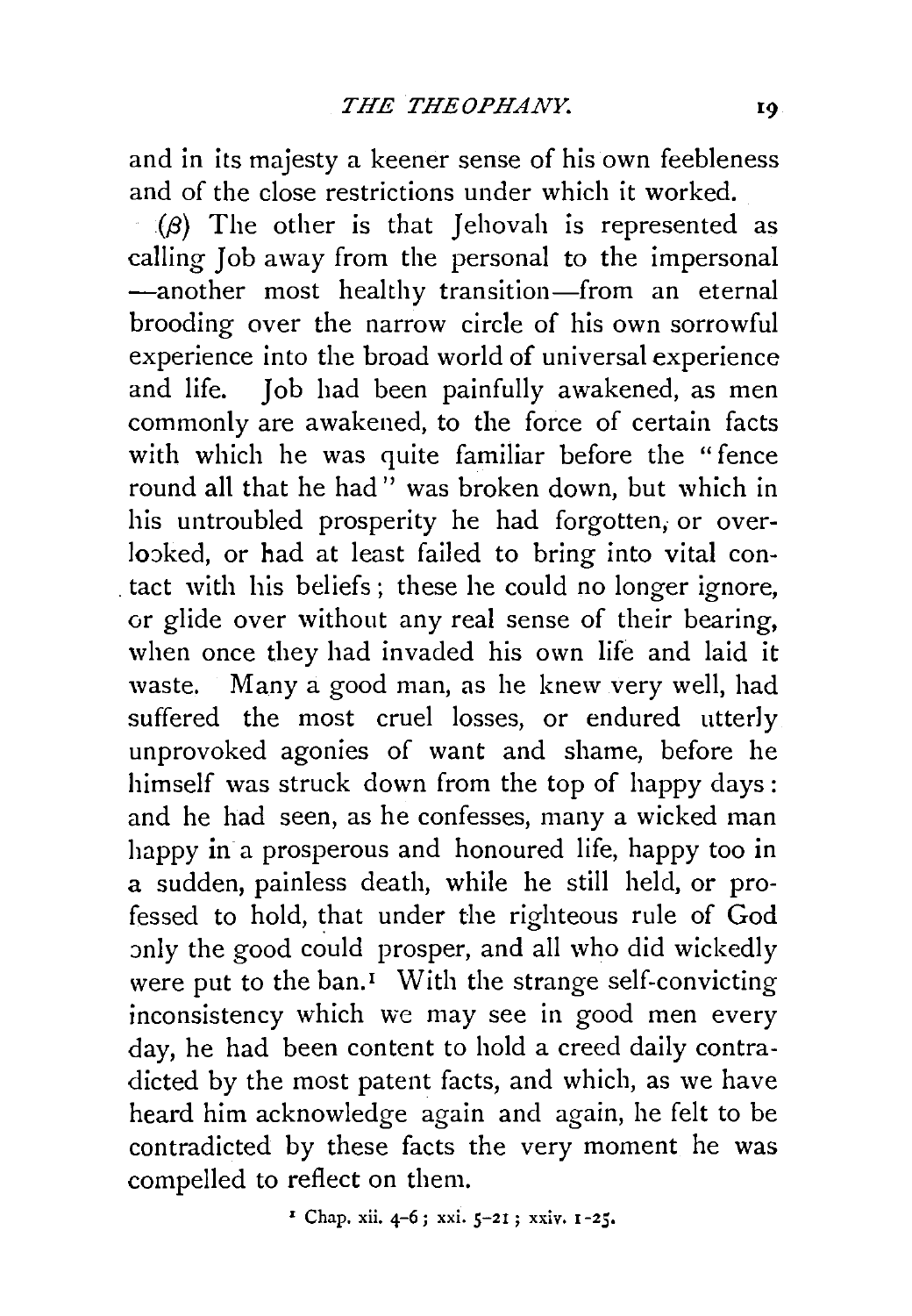It was well for him, then, that he should be awakened from his easy self-complacent dream, however rudely ; that he should be shaken from his narrow inadequate creed and compelled to wider truer thoughts of God and of the moral complexities of his rule even by being touched, and touched to the very quick, first in all that he had, and then in his own "bone and flesh:" just as it is well that we should be compelled, even by shocks of loss and change and pain, to leave squaring our guess by the mere shows of things, or by facts carefully selected to fit our theory, and to bring our thoughts into accord with the hard but beneficent realities of life, and with as many of them as we can grasp. But it would not have been well that Job, when once he was thoroughly awakened, should have been left to brood for ever over the new set of facts, the meaning and force of which he had been constrained to recognize : to brood over any one set of facts, however carefully they have been selected, however keenly pressed home, can only lead man astray, and confirm him in his habit of dropping from his thoughts whatever he cannot conveniently carry. God's aim for Job would not have been reached if, having learned from his own sufferings how much and how keenly even the righteous may suffer, he had continued to dwell exclusively on the facts of suffering and the problems they suggest, going round and round in the same dreary circle of meditation, and finding no outlet from it, instead of being quickened to a larger sense of the mystery of life and truer wider thoughts of the Providence which was leading him through suffering to a purer and more enduring joy. God had cast him down only to raise him up, to establish him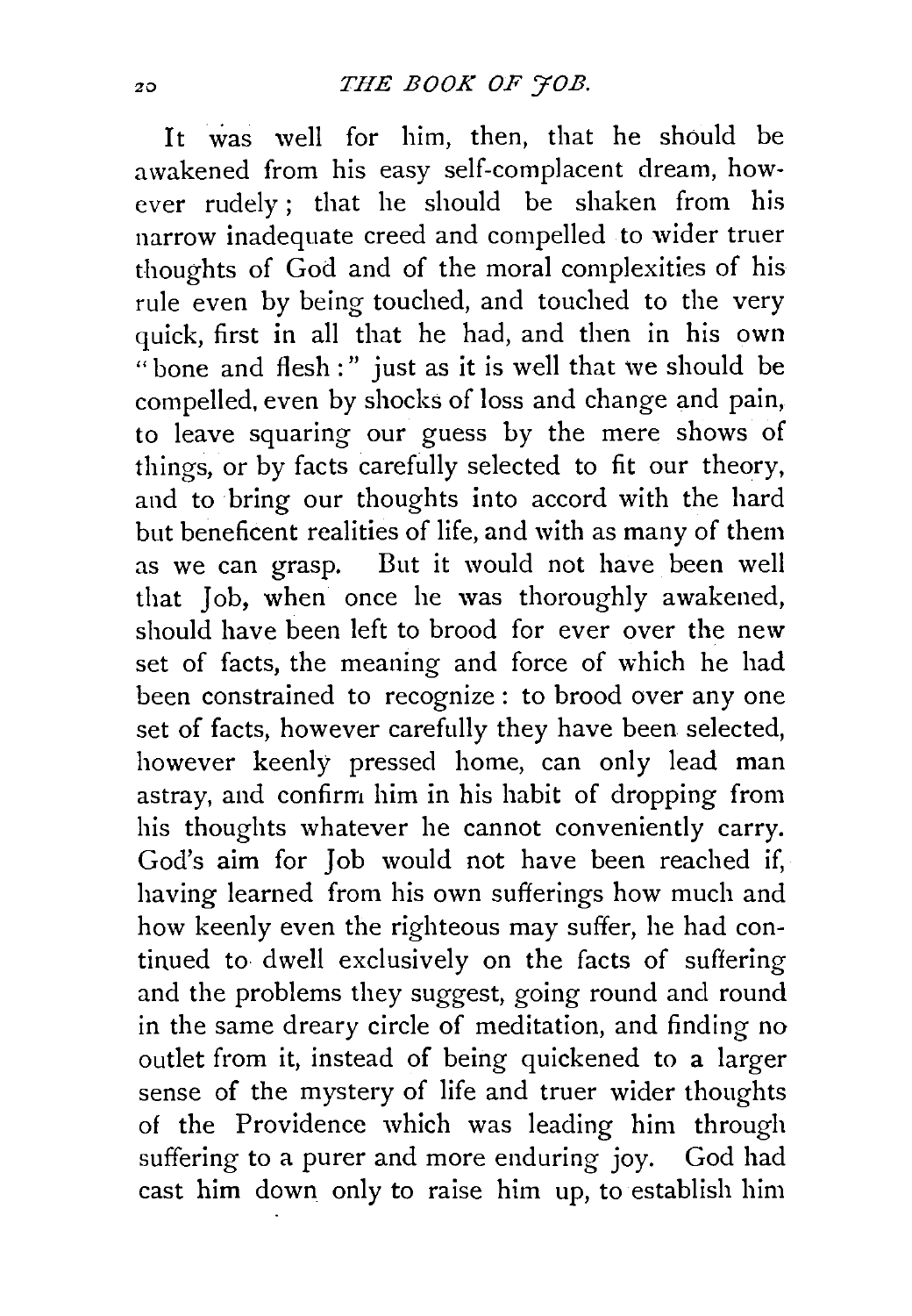on a higher ground of vantage, from which he might contemplate his own life and the life of man with other, larger, and sincerer eyes. And hence He who had called him to reflect by the penetrating ministry of suffering and loss, now calls him away from the narrow weary round of his personal experience toward the large and high conclusions of faith and trust and charity on which it was his purpose from the first to establish him.

This, indeed, is one and a chief end for which God afflicts us all. Every affliction brings us a message from Him, a summons to wider and less inadequate thoughts of Him and of our relation to Him, and of the great end of mercy which He has in view both for the individual man and for the world at large. And it is only as we listen to this message, and respond to *it,* that we get the real good and reach the real end of the things which we suffer, and find our winter change to spring.

5· There is still one point raised by the Theophany on which, for the sake of certain prosaic readers of this Poem, it may be necessary to touch. For it is only too certain that in some minds the question will be raised : " But did God speak all these words, *in an audible voice,* out of a tempestuous sky, to Job and his Friends as they sat, drenched with tropical rain, on the *mezbele* ?" And to such a question how can one reply except with a gentle reminder that it is a poem we are studying, not a chronicle? A big voice out of a black sky is not, therefore, a necessary assumption. The poem is probably founded on historical facts, indeed ; and there may be some veritable fact in the experience of the historic Job behind the sentence, "Then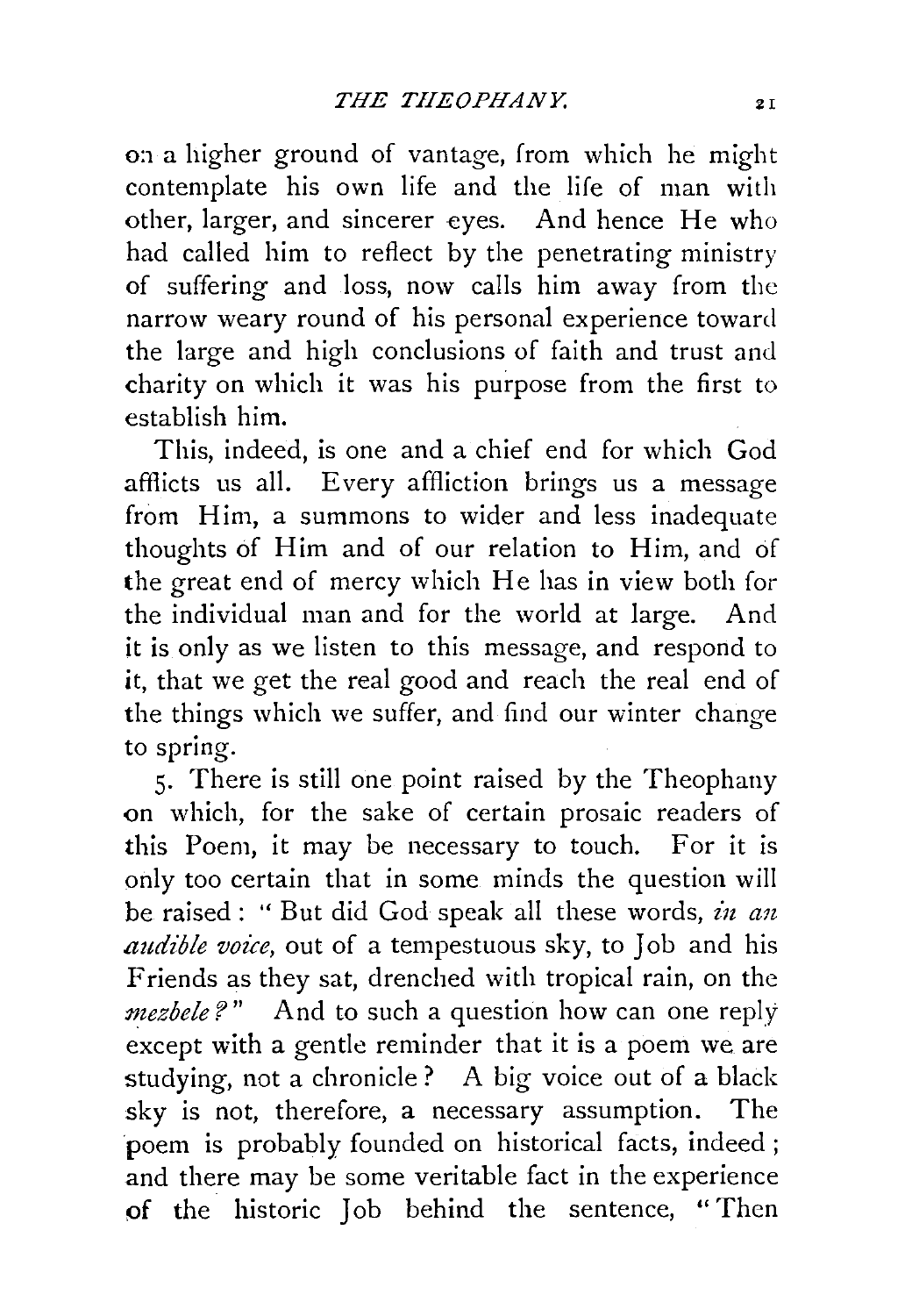Jehovah answered Job out of the tempest." \Vhen his mind was prepared for a Divine intervention by the wise and friendly words of Elihu, a great tempest may have forced it away from his personal interests and from the fierce polemic with the Friends-and these great convulsions of Nature are very potent in suddenly dwarfing all personal interests and hushing all strifes-to thoughts of the unfathomable power and majesty of God, and the folly of striving with Him. A storm may have set him thinking, and thinking in a new and healthier direction. Or the " tempest" in his own soul may have sufficed to prepare him for thoughts such as those to which the Poet here gives expression.

Dut what, after all, have we to do with all this ? Nothing is more futile, in dealing with any great work of imagination, than the endeavour to separate the real from the ideal, to look through the flowing outlines and rich tender colours to the dry bones of fact which lie beyond and within them ? It is enough, or should be enough, for us to know that, in his heart at least, Job heard a Divine Voice remonstrating with him. appealing to him. However he may have reached it. we may at least be quite sure that the Poet did reach the conviction that in this Answer there are truths of a force and potency to end and crown the long strife of thought through which he has conducted us; and that he received these truths, since they were high beyond his unassisted reach, by direct inspiration from Heaven. And what need we know, or ask, beyond this?

6. In point of form the Theophany divides itself into a First Divine Remonstrance, extending from Chapter xxxviii. Verse 2, to Chapter xxxix. Verse 30,